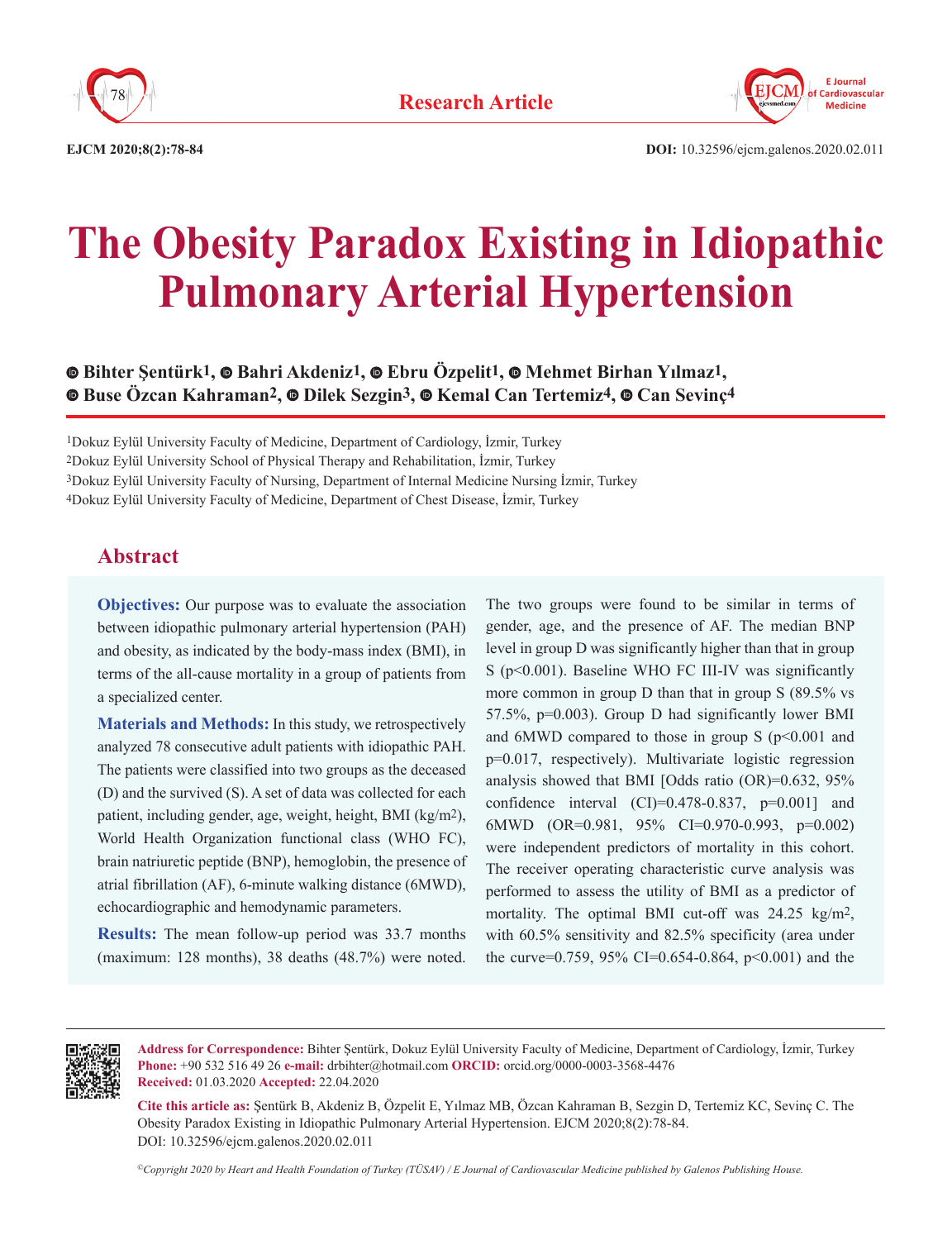



# **Abstract**

patients with a BMI of  $\leq$ 24.25 had worse prognosis based on the Kaplan Meier analysis survival curves (log-rank p<0.004).

**Conclusion:** BMI seems to be linearly but inversely related to all-cause mortality among patients with idiopathic PAH.

## **Introduction**

Pulmonary arterial hypertension (PAH) is characterized by the dynamic obstruction of pulmonary vasculature by vasoconstriction, pathologically non-compliant arteries, and adverse vascular re-modelling due to vascular fibrosis and stiffening. Pulmonary vascular resistance (PVR) is increased because of obstruction, hyperproliferation in pulmonary vascular bed and the vasoconstriction of precapillary arterioles, resulting in increased right ventricular (RV) afterload and right heart failure, which are the major causes of mortality in patients with PAH(1).

On the other hand, there has been a marked increase in the worldwide prevalence of obesity over recent decades, which has increased the overall disease burden and resulted in millions of deaths annually $(2)$ . Obesity is associated with several health problems, including the increased risk of cardiovascular and respiratory diseases(3-5).

In this study, our purpose was to evaluate the association between idiopathic PAH and obesity, as indicated by the body-mass index (BMI), in terms of the all-cause mortality in a group of patients from a specialized center.

## **Materials and Methods**

#### **Study population**

The study was approved by the Non-invasive Research Ethics Board of Dokuz Eylul University (number: 2018/07-31). In this study, we retrospectively analyzed 78 consecutive adult patients with idiopathic PAH, who met the diagnostic criteria for definitive PAH based on the European Society of Cardiology/European

**Keywords:** Pulmonary arterial hypertension, obesity paradox, body-mass index, mortality

Respiratory Society Guideline, between January 2008 and December 2019. In the guideline, PAH is defined by a mean pulmonary artery pressure (PAP) of  $\geq$ 25 mmHg (at rest), a pulmonary capillary wedge pressure of  $\leq 15$ mmHg, and a PVR of >3 Wood units in the right heart catheterization (RHC) assessments<sup> $(6)$ </sup>. A set of data was collected for each patient, including gender, age, weight, height, BMI (kg/m<sup>2</sup>), World Health Organization functional class (WHO FC), brain natriuretic peptide (BNP), hemoglobin, the presence of atrial fibrillation (AF), 6-minute walking distance (6MWD), echocardiographic and hemodynamic parameters. Allcause mortality (ACM) was noted during the follow up with 3-month intervals. The BMI was calculated at the time of baseline RHC by dividing the mass in kilograms by the square of the height in meters<sup> $(7)$ </sup>. Patients with unreported height or weight at admission were excluded. All patients had diagnostic RHC at rest by an experienced cardiologist.

A thorough transthoracic echocardiography that specifically focused on investigating the function, dimension and the pressure within the right side of the heart was performed. The tricuspid annular plane systolic excursion (TAPSE) and the RV end-diastolic diameter were measured. Systolic PAP was calculated. The existence of pericardial effusion was recorded.

#### **Statistical Analysis**

Statistical analyses were performed using SPSS 25.0 (SPSS Inc., Chicago, USA). The normality was assessed with the Kolmogorov-Smirnov test, and the data were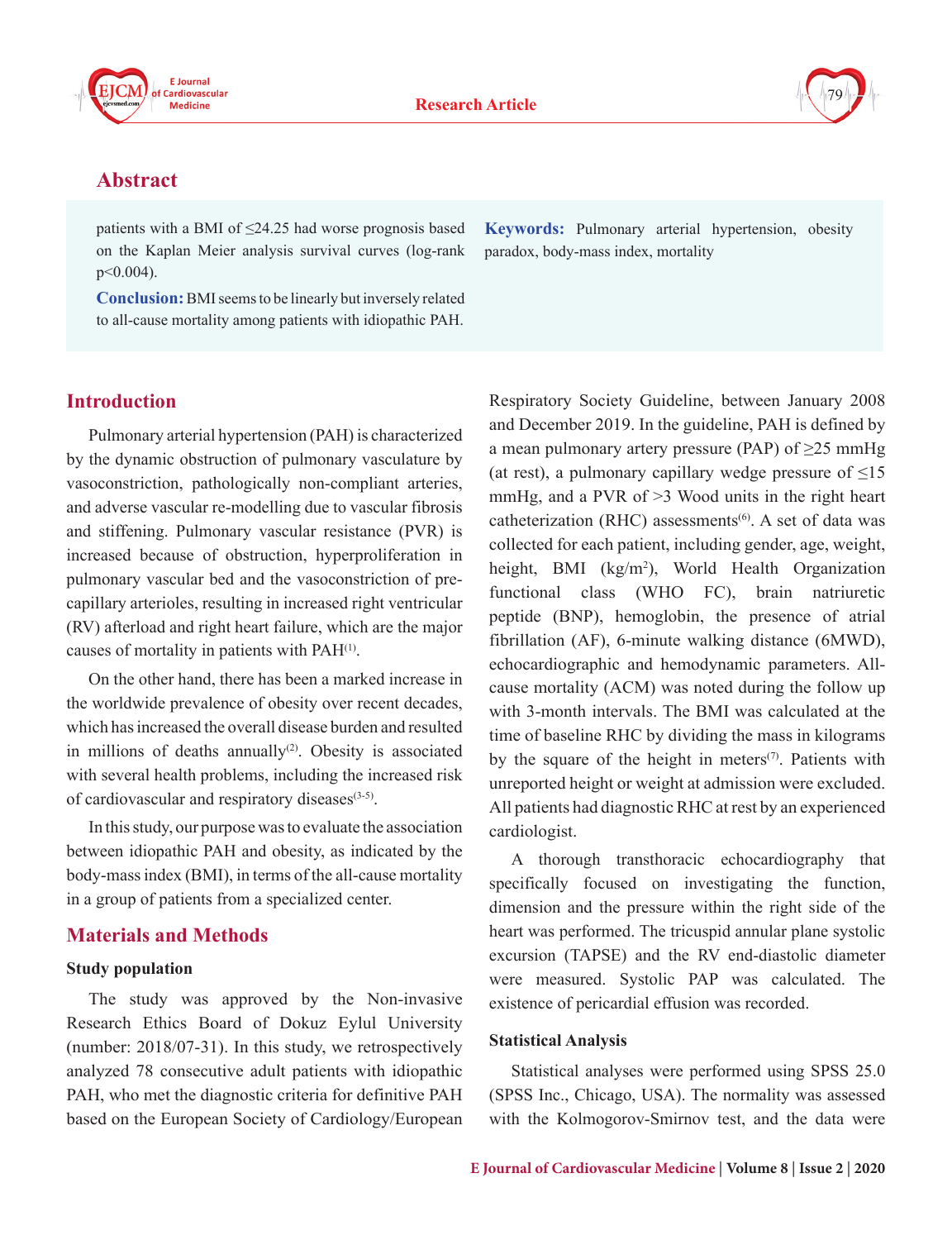



reported as percentages for categorical variables, mean  $\pm$ standard deviation for continuous variables, and median (IQR) when the distribution was not normal. Student's *t*-test and the appropriate chi-square test were used for comparing the groups for continuous and categorical variables, respectively. In order to predict mortality in PAH patients, the optimal cut-off threshold for the BMI was obtained by analyzing the receiver operating characteristic (ROC) curve. The Kaplan-Meier analysis with a BMI cut-off value of 24.25 was provided to designate survival curves in the whole cohort and a patient subgroup. To determine the independent predictors for mortality, a multivariate logistic regression model with the backward selection method was used. The variables with p<0.1 in Table 1 were entered the multivariate logistic regression and were reported in Table 2.

#### **Results**

The study included 78 patients: 11 men and 67 women. The mean age was  $58.35 \pm 15.3$  years; the mean followup period was 33.7 months (maximum: 128 months). The patients were classified into two groups as the deceased (D) and the survived (S); 38 deaths (48.7%) were noted during the follow-up. The comparison of the two groups regarding the demographic, clinical, echocardiographic, and hemodynamic characteristics at the baseline was presented in Table 1. The two groups were found to be similar in terms of gender, age, and the presence of AF. The median BNP level in group D was significantly higher than that in group  $S$  (p<0.001). Baseline WHO FC III-IV was significantly more common in group D than that in group S (89.5% vs 57.5%,  $p=0.003$ ). Group D had significantly lower BMI and 6MWD compared to those

**Table 1.** Baseline clinical, echocardiographic and hemodynamic characteristics of the study population

| <b>Characteristics</b>                               | Survived (n=40) | Deceased (n=38) | p       |  |
|------------------------------------------------------|-----------------|-----------------|---------|--|
| Age                                                  | 57.73±14.58     | 59.03±16.21     | 0.710   |  |
| Gender (female) (%)                                  | 36 (90%)        | 31 (81.6%)      | 0.458   |  |
| Atrial fibrillation (%)                              | 10(25%)         | 13 (34.2%)      | 0.520   |  |
| WHO FC 3-4 (%)                                       | 23 (57.5%)      | 34 (89.5%)      | 0.003   |  |
| Height (m)                                           | 160.72±8.78     | 160.10±8.16     | 0.748   |  |
| Weight(kg)                                           | 78.55±16.07     | 63.23±13.69     | < 0.001 |  |
| BMI ( $kg/m2$ )                                      | 30.46±6.20      | 24.71±5.36      | < 0.001 |  |
| 6MWD(m)                                              | 330 (300-390)   | 270 (140-320)   | 0.017   |  |
| Echocardiographic characteristics                    |                 |                 |         |  |
| TAPSE (mm)                                           | 18 (15-21)      | $16(13-18)$     | 0.061   |  |
| RVEDD (cm)                                           | $3.61 \pm 0.95$ | 3.76±0.77       | 0.519   |  |
| Pericardial effusion (%)                             | 10 (25%)        | 19 (50%)        | 0.040   |  |
| Hemodynamic characteristics at heart catheterization |                 |                 |         |  |
| Systolic PAP (mmHg)                                  | 72 (54.5-84.75) | 70 (62.5-82.75) | 0.673   |  |
| Mean PAP (mmHg)                                      | 44 (31.25-52)   | 42 (38-54)      | 0.539   |  |
| RAP (mmHg)                                           | $9(6-13)$       | $8(5-12.25)$    | 0.463   |  |
| CO (L/m <sup>2</sup> )                               | $4.89 + 1.60$   | $4.67 \pm 2.05$ | 0.607   |  |
| Cl (L/min/m <sup>2</sup> )                           | $2.68 + 0.91$   | $2.68 + 1.11$   | 0.996   |  |
| PVR (wood unit)                                      | $7(4.03-9.55)$  | $8.72(5-13.1)$  | 0.076   |  |
| BNP (pg/mL)                                          | 207 (100-433)   | 614 (281-1436)  | < 0.001 |  |
| Hemogram (mg/dL)                                     | 11.93±1.96      | 11.98±2.32      | 0.927   |  |

*WHO FC: World Health Organization Functional class, BMI: Body mass index, 6MWD: 6-minute walking distance, TAPSE: Tricuspid annular plane systolic*  excursion, RVEDD; Right ventricular end diastolic diameter; PAP: Pulmonary arterial pressure, RAP: Right atrial pressure, CO: Cardiac output, CI: cardiac *index, PVR: Pulmonary vascular resistance, BNP: Brain natriuretic peptide*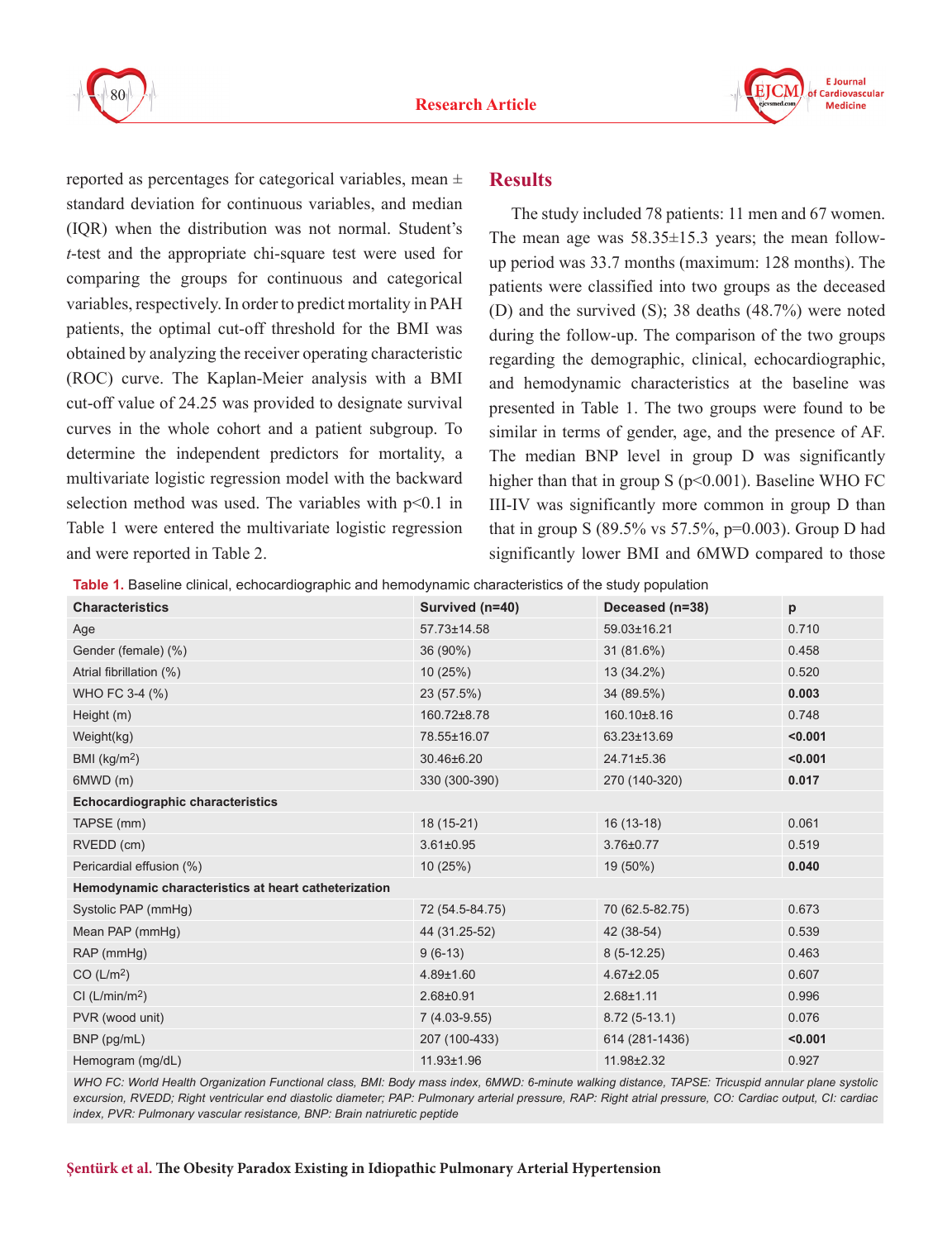

81

in group S ( $p<0.001$  and  $p=0.017$ , respectively). Of note, the rate of those with a BMI of  $\geq$ 30 was 21.1 % in group D and 50% in group S (p=0.002). The distribution of ACM during the follow-up period among different BMI categories was presented in Figure 1. (ACM rates were 100, 59.3, 40 and 28.6% for BMI categories ≤20, 20.01- 24.99, 25-29.99, and  $\geq$ 30 respectively, p=0.002).

While the two groups had similar mean TAPSE, and RV end diastolic diameter, pericardial effusion was significantly more frequent in group D.

Multivariate logistic regression analysis showed that BMI [odds ratio (OR)=0.632, 95% confidence interval  $(CI)=0.478-0.837$ ,  $p=0.001$  and 6MWD (OR=0.981, 95%)  $CI=0.970-0.993$ ,  $p=0.002$ ) were independent predictors of mortality in this cohort (Table 2). The ROC curve analysis was performed to assess the utility of BMI as a predictor of mortality. The optimal BMI cut-off was  $24.25 \text{ kg/m}^2$ ,

**Table 2.** Multivariate logistic regression analysis to predict mortality in patients with idiopathic pulmonary arterial hypertension

|                          | p     | <b>OR</b> | CI 95 $%$   |
|--------------------------|-------|-----------|-------------|
| 6MWD (m)                 | 0.002 | 0.981     | 0.970-0.993 |
| BMI (kg/m <sup>2</sup> ) | 0.001 | 0.632     | 0.478-0.837 |
|                          |       |           |             |

*Variable(s) entered the model: Pericardial effusion, WHO FC3-4, 6MWD, BNP, PVR, BMI, TAPSE*

*WHO FC: World Health Organization Functional class, 6MWD: 6-minute walking distance, BNP: Brain natriuretic peptide, PVR: Pulmonary vascular resistance, BMI: Body mass index, TAPSE: Tricuspid annular plane systolic excursion, OR: Odds ratio, CI: Confidence interval*



**Figure 1.** Distribution of ACM during follow-up among different BMI categories

*ACM: All-cause mortality, BMI: Body mass index*

with 60.5% sensitivity and 82.5% specificity [area under the curve (AUC)=0.759, 95% CI=0.654-0.864, p<0.001] (Figure 2). As shown in Figure 3, the patients with a BMI of ≤24.25 had worse prognosis based on the Kaplan Meier analysis survival curves (log-rank p<0.004).

#### **Discussion**

In this study, lower BMI was showed to be an independent predictor of death in patients with idiopathic PAH, which suggests an "obesity paradox" in these patients along with a different threshold. Specifically, a BMI of  $\leq$ 24.25 kg/m<sup>2</sup> was the indicative of ACM although there was a linear decrease in ACM with increasing BMI categories.

Though increased BMI is a leading health problem, trials have shown favorable survival prognosis in obese patients in comparison with non-obese patients with various chronic disease such as hypertension, chronic obstructive lung disease, atherosclerotic cardiovascular disease and heart failure $(8-13)$ .





*BMI: Body mass index, AUC: Area under the curve, CI: Confidence interval*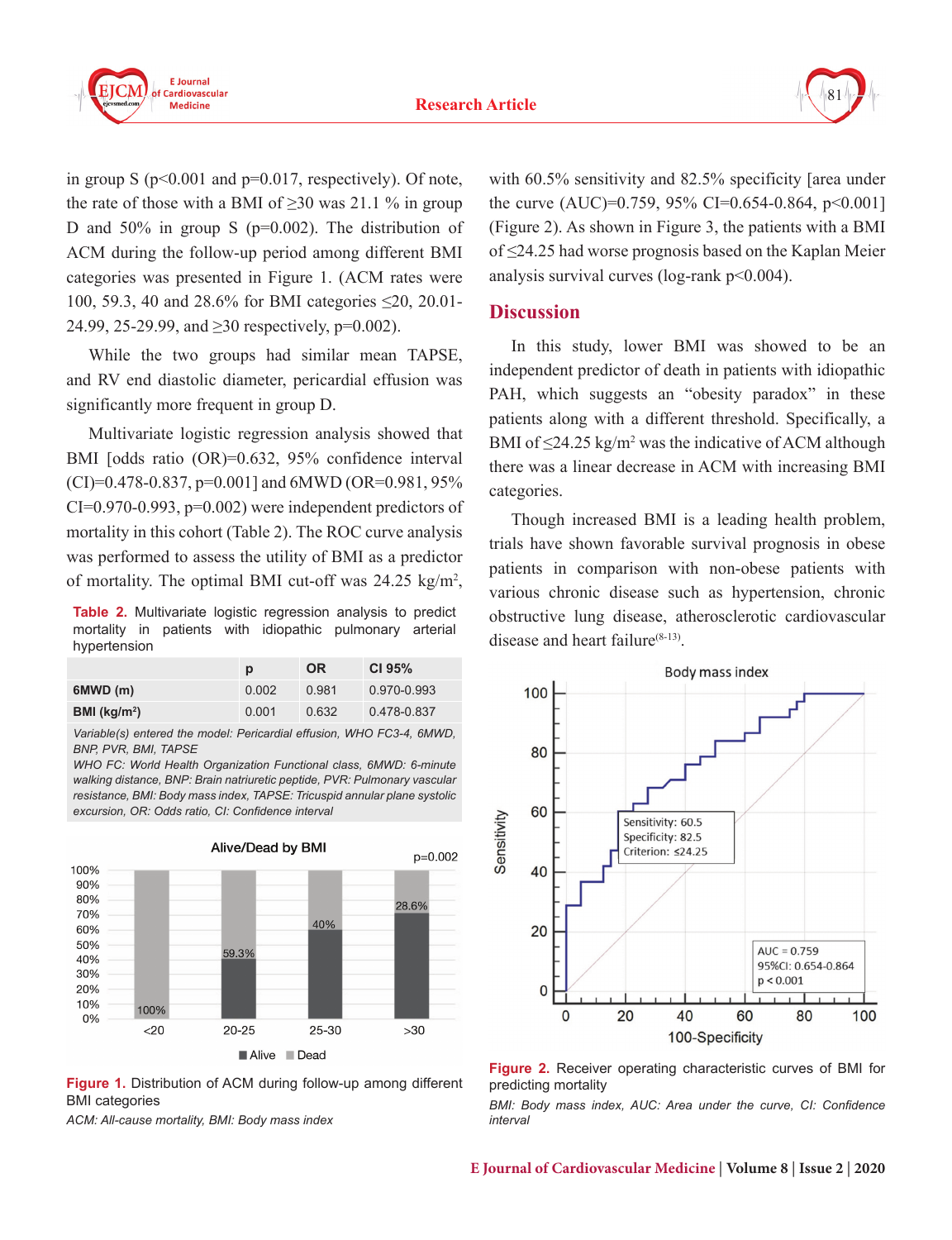



The inverse relationship between obesity and ACM, which has been demonstrated in various cardiovascular conditions, challenged the simple clinical reasoning and created the term "obesity paradox"(14). This protective effect of obesity is particularly evident in heart failure patients with recent data supporting the concept of obesity paradox. This paradox is explained in part by the greater metabolic reserve of obese patients to cope with the increased oxidative stress, catabolic burden, and systemic inflammation associated with heart failure. The factors that were suggested to have a role in the relationship of low BMI with high mortality include abnormal secretion of cytokines and neurohormones, cardiac cachexia, and higher catabolic burden. Thus, the additional adipose tissue reserve might also provide a buffer for cytokines and improve the prognosis in patients with PAH<sup>(10,15-20)</sup>. Moreover, recent experimental studies have found that the upregulation of the renin-angiotensin system is strongly associated with the mortality in PAH.



**Figure 3.** Kaplan–Meier survival estimates of mortality in patients with idiopathic pulmonary arterial hypertension by on admission BMI of ≤24.25 vs >24.25

*BMI: Body mass index, ROC: Receiver operating characteristic*

Since obese patients have a weaker response to the reninangiotensin system, they might have an advantage in terms of mortality $(20)$ .

It should be noted that there is no consensus regarding the paradox. Some studies reported similar findings and called it the "overweight paradox" rather than the "obesity paradox"(21). Others argue against it, reporting no survival advantage for obese patients<sup> $(22)$ </sup>. On the contrary, the French network demonstrated a survival disadvantage for younger and morbidly obese patients<sup> $(23)$ </sup>. Overall, these diverging opinions might be related to the cohort characteristics. Although we had a small number of patients with a BMI of  $\geq$ 35 (n=12) in our study, we did not observe any increase in the ACM but, rather, a continuing trend for decreasing ACM (16.7%).

An important prognostic marker to assess the exercise capacity in patients with various pulmonary and cardiac diseases is  $6MWD^{(24,25)}$ .  $6MWD$  was reported to be a predictor of mortality in PAH<sup>(26)</sup>. Similarly, we found that 6MWD was an independent predictor of ACM in this cohort of patients (OR=0.981, 95% CI=0.970-0.993,  $p=0.002$ ).

#### **Study Limitations**

There are some limitations of the current analysis. First of all, the retrospective nature of the study is a limiting factor although the patients were closely monitored with regular follow-up visits at a specialized center in the region. Edema and diuretic treatment might have influenced the BMI, which was measured only at the time of diagnosis, and the patients' BMI might have changed over time. While BMI is the most commonly used measure of obesity, it does not report the distribution of adipose tissue throughout the body, and our study did not include data about the waist or hip circumference. Therefore, other measures of obesity, including waist-to-hip ratio or waist circumference, might be considered and compared to BMI in future studies to investigate the relationship between obesity and prognosis in PAH.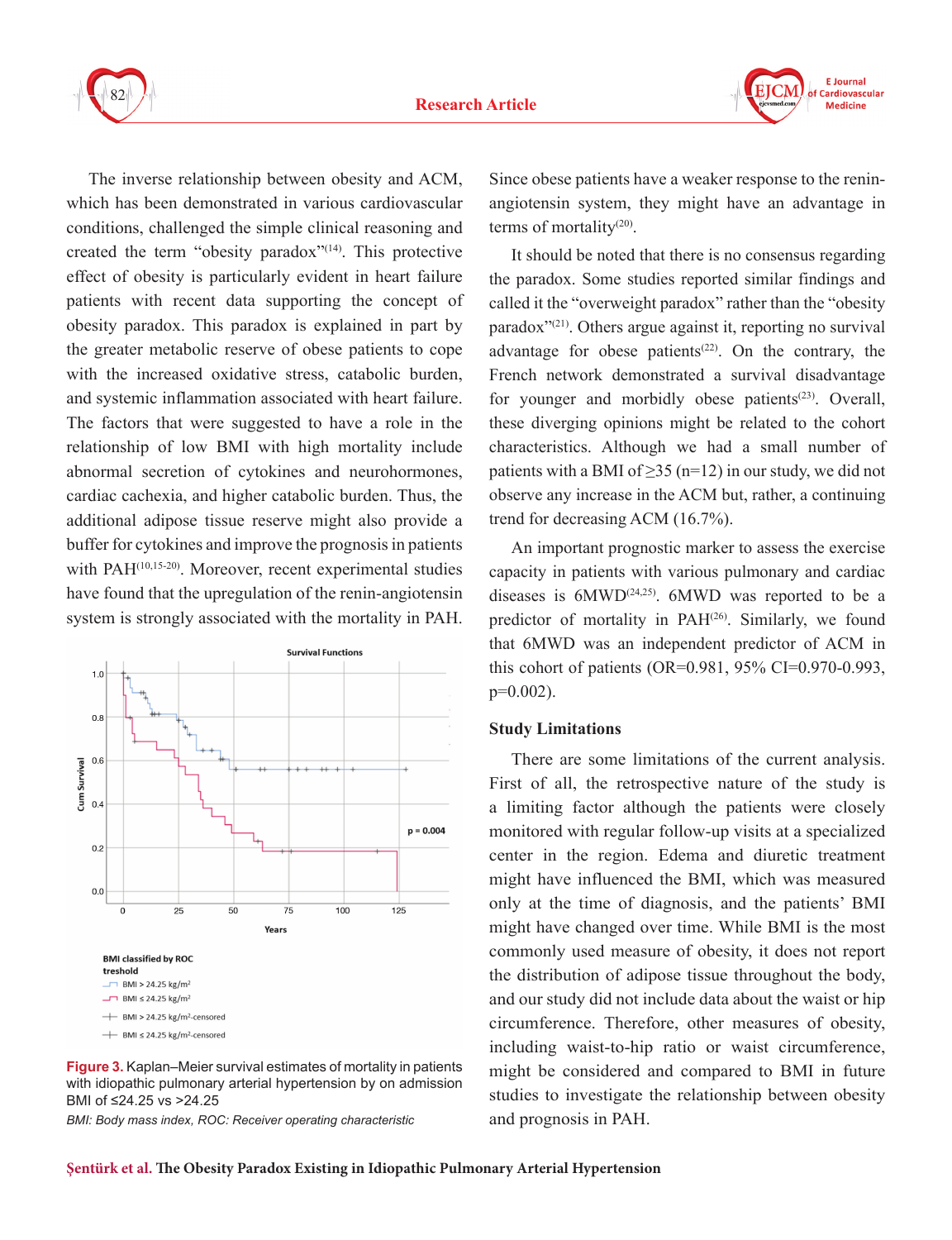



### **Conclusion**

BMI seems to be linearly but inversely related to allcause mortality among patients with idiopathic PAH.

#### **Ethics**

**Ethics Committee Approval:** The study was approved by Noninvasive Research Ethics Board of Dokuz Eylül University (desicion number: 2018/07-31).

**Informed Consent:** Because of the study's retrospective design, no patients' consents were added.

**Peer-review:** Internally and externally peer-reviewed.

#### **Authorship Contributions**

Concept: B.Ş., B.A., E.Ö., M.B.Y., B.Ö.K., D.S., K.C.T., C.S., Design: B.Ş., B.A., E.Ö., M.B.Y., B.Ö.K., D.S., K.C.T., C.S., Data Collection or Processing: B.Ş., B.A., E.Ö., M.B.Y., D.S., C.S., Analysis or Interpretation: B.Ş., B.A., M.B.Y., B.Ö.K., D.S., K.C.T., Literature Search: B.Ş., B.A., E.Ö., M.B.Y., D.S., Writing: B.Ş., B.A., M.B.Y., B.Ö.K., K.C.T., C.S.

**Conflict of Interest:** No conflict of interest was declared by the authors.

**Financial Disclosure:** The authors declared that this study received no financial support.

#### **References**

- 1. Tuder RM, Archer SL, Dorfmüller P, Erzurum SC, Guignabert C, Michelakis E, et al. Relevant issues in the pathology and pathobiology of pulmonary hypertension. J Am Coll Cardiol 2013;62:D4-12.
- 2. Afshin A, Forouzanfar MH, Reitsma MB, Sur P, Estep K, Lee A, et al. Health Effects of Overweight and Obesity in 195 Countries over 25 Years. N Engl J Med 2017;377:13-27.
- 3. Singh GM, Danaei G, Farzadfar F, Stevens GA, Woodward M, Wormser D, et al. The age-specific quantitative effects of metabolic risk factors on cardiovascular diseases and diabetes: a pooled analysis. PLoS One 2013;8:e65174.
- 4. Dixon AE, Holguin F, Sood A, Salome CM, Pratley RE, Beuther David A, et al. An official American Thoracic Society Workshop report: obesity and asthma. Proc Am Thorac Soc 2010;7:325-35.
- 5. Young T, Skatrud J, Peppard PE. Risk factors for obstructive sleep apnea in adults. Jama 2004;291:2013-6.
- 6. Galiè N, Humbert M, Vachiery JL, Gibbs S, Lang I, Torbicki A, et al. 2015 ESC/ERS Guidelines for the diagnosis and treatment of pulmonary hypertension: The Joint Task Force for the Diagnosis and Treatment of

Pulmonary Hypertension of the European Society of Cardiology (ESC) and the European Respiratory Society (ERS): Endorsed by: Association for European Paediatric and Congenital Cardiology (AEPC), International Society for Heart and Lung Transplantation (ISHLT). Eur Heart J 2016;37:67-119.

- 7. Obesity and overweight. World Health Organization 2018. https://www. who.int/news-room/fact-sheets/detail/obesity-and-overweight (Last access: 22 May 2020)
- 8. Poirier P, Giles TD, Bray GA, Hong Y, Stern JS, Pi-Sunyer FX, et al. Obesity and cardiovascular disease: pathophysiology, evaluation, and effect of weight loss. Arterioscler Thromb Vasc Biol 2006;26:968-76.
- 9. Lainscak M, von Haehling S, Doehner W, Sarc I, Jeric T, Ziherl K, et al. Body mass index and prognosis in patients hospitalized with acute exacerbation of chronic obstructive pulmonary disease. J Cachexia Sarcopenia Muscle 2011;2:81-86.
- 10. Fonarow GC, Srikanthan P, Costanzo MR, Cintron GB, Lopatin M, ADHERE Scientific Advisory Committee and Investigators. An obesity paradox in acute heart failure: analysis of body mass index and inhospital mortality for 108,927 patients in the Acute Decompensated Heart Failure National Registry. Am Heart J 2007;153:74-81.
- 11. Chittal P, Babu AS, Lavie CJ. Obesity paradox: does fat alter outcomes in chronic obstructive pulmonary disease? COPD 2015;12:14-8.
- 12. Lavie CJ, Sharma A, Alpert MA, De Schutter A, Lopez-Jimenez F, Milani RV, et al. Update on Obesity and Obesity Paradox in Heart Failure. Prog Cardiovasc Dis 2016;58:393-400.
- 13. Uretsky S, Messerli FH, Bangalore S, Cooper-DeHoff RM, Zhou Q, Pepine CJ, et al. Obesity paradox in patients with hypertension and coronary artery disease. Am J Med 2007;120:863-70.
- 14. Gielen S, Sandri M. The obesity paradox—a scientific artifact? Int J Cardiol  $2013:162:140-2$
- 15. Horwich TB, Fonarow GC, Hamilton MA, MacLellan WR, Woo MA, Tillisch JH. The relationship between obesity and mortality in patients with heart failure. J Am Coll Cardiol 2001;38:789-95.
- 16. Curtis JP, Selter JG, Wang Y, Rathore SS, Jovin IS, Jadbabaie F, et al. The obesity paradox: body mass index and outcomes in patients with heart failure. Arch Intern Med 2005;165:55-61.
- 17. Casas-Vara A, Santolaria F, Fernandez-Bereciartua A, Gonzalez-Reimers E, Garcia-Ochoa A, Martinez-Riera A. The obesity paradox in elderly patients with heart failure: analysis of nutritional status. Nutrition 2012;28:616-22.
- 18. Oreopoulos A, Padwal R, Kalantar-Zadeh K, Fonarow GC, Norris CM, McAlister FA. Body mass index and mortality in heart failure: a metaanalysis. Am Heart J 2008;156:13-22.
- 19. Arena R, Lavie CJ. The obesity paradox and outcome in heart failure: is excess bodyweight truly protective? Future Cardiol 2010;6:1-6.
- 20. Lavie CJ, Alpert MA, Arena R, Mehra MR, Milani RV, Ventura HO. Impact of obesity and the obesity paradox on prevalence and prognosis in heart failure. JACC Heart Fail 2013;1:93-102.
- 21. Mazimba S, Holland E, Nagarajan V, Mihalek AD, Kennedy JLW, Bilchick KC. Obesity paradox in group 1 pulmonary hypertension: analysis of the NIH-Pulmonary Hypertension registry. Int J Obes (Lond) 2017;41:1164- 8.